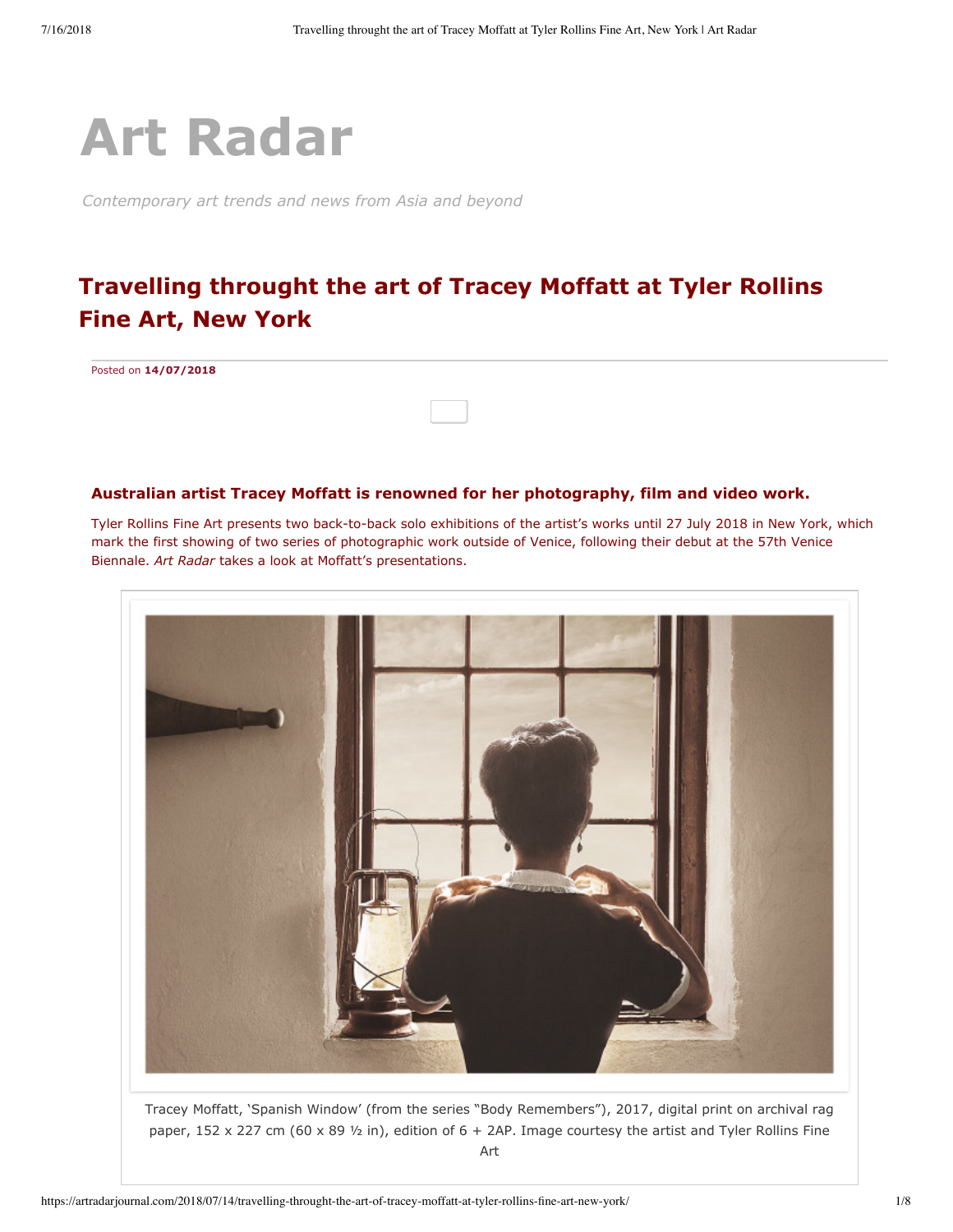7/16/2018 Travelling throught the art of Tracey Moffatt at Tyler Rollins Fine Art, New York | Art Radar

Billed as one of Australia's **["most successful artist ever, both nationally and internationally"](https://www.artgallery.nsw.gov.au/collection/artists/moffatt-tracey/)**, Tracey Moffatt is celebrated for her groundbreaking work in photography and film. Over her longstanding career, which has spanned nearly three decades, Moffatt has incisively used her chosen media to capture slices of intimacy, struggle and poignancy, positioned against the wider backdrop of societal issues.

Born in 1960 in Brisbane, Queensland, Australia, **[Tracey Moffatt](http://artradarjournal.com/tag/tracey-moffatt/)** has participated in over 500 exhibitions around the world. [She has exhibited in major venues around the world, such as the Dia Centre for the Arts in New York, the](http://artradarjournal.com/tag/guggenheim-museum-new-york/) **Solomon R. Guggenheim Museum** and the Brooklyn Museum. She is also the recipient of numerous accolades, including being made an Officer of the Order of Australia. In 2012, the **[Museum of Modern Art](http://artradarjournal.com/tag/moma-new-york/)** in New York mounted an **exhibition of her film and video works**[. Her work has been included in major museum collections all over the world, in countries spanning from](https://www.moma.org/calendar/film/1253) Europe to Asia and beyond.



Tracey Moffatt, 'Mother & Baby' (from the series "Passage"), 2017, digital C-print on gloss paper, 102  $\times$ 153 cm (40 ¼ x 60 ¼ in), edition of 6 + 2AP . Image courtesy the artist and Tyler Rollins Fine Art.

Beginning with her 1989 series, *Something More*, which *ArtForum* described as **"an enigmatic narrative of a young woman looking for more out of life"** [amidst violence, Moffatt's works have developed into a collective body](https://www.artforum.com/index.php?pn=picks&id=74472&view=print) that addresses the pain in human experiences. Laced with riveting grittiness, the subjects of her works are often engaged within a broader narrative form that performs intriguing tales about life in a different place and time.

After *Something More,* Moffatt found further acclaim for her next series of works. *Scarred for Life* (1994), which investigated acts of micro-aggression within banal, suburban environments, addressed a myriad of small, yet deeply painful acts that were closely relatable to viewers. In 1998, Moffatt created the series *Laudanum.* Comprised of a series of 19 photogravures, *Laudanum* is a dizzying series that acts out a narrative of sexual violence, colonial power and racism between a white mistress and an Asian servant, seen through a drug-tinted lens. Borrowing elements from cinema, magazine photography and other mass media-related aesthetics, Moffatt's work blends astute storytelling with consummate performance.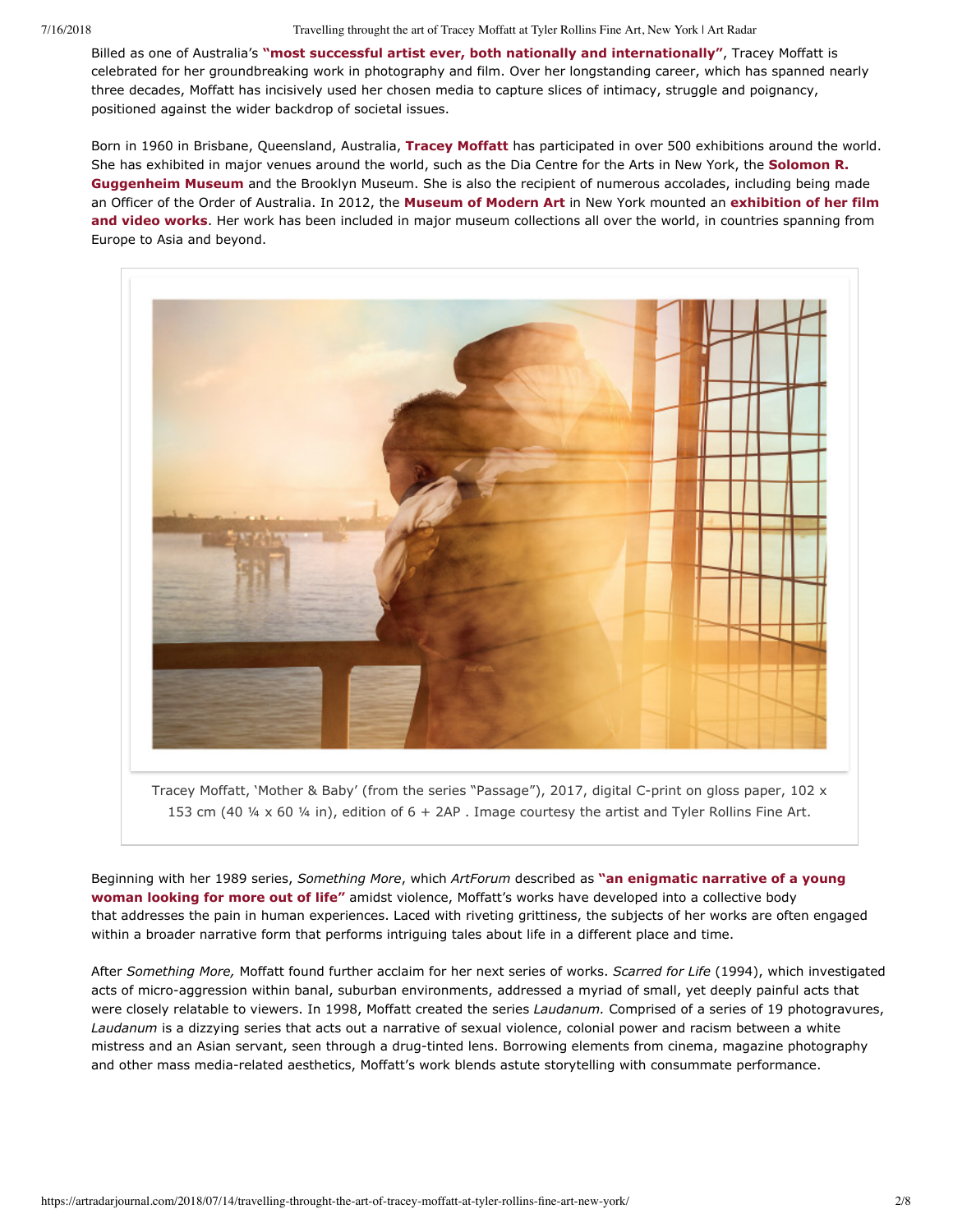

This summer, Tracey Moffatt's third solo exhibition with **[Tyler Rollins Fine Art](http://artradarjournal.com/tag/tyler-rollins-fine-art/)** began with a display of her series *Body Remembers* (2017). Until 2 June 2018, ten large-scale photographs and a single-channel video work, entitled *Vigil*, were presented at the gallery in **["Vigils"](http://www.trfineart.com/exhibition/tracey-moffatt/#info)**. A second exhibition of Moffatt's work, **["The Travellers"](http://www.trfineart.com/exhibition/tracey-moffatt-travellers/#info)**, which opened on 7 June and runs until 27 July, presents a different photographic series entitled *Passages.* Both series were shown at the Australian Pavilion at the **[57th Venice Biennale](http://artradarjournal.com/tag/57th-venice-biennale/)** in 2017, and the exhibitions at Tyler Rollins Fine Art mark the first time that *Body Remembers* and *Passages* are shown outside of Venice.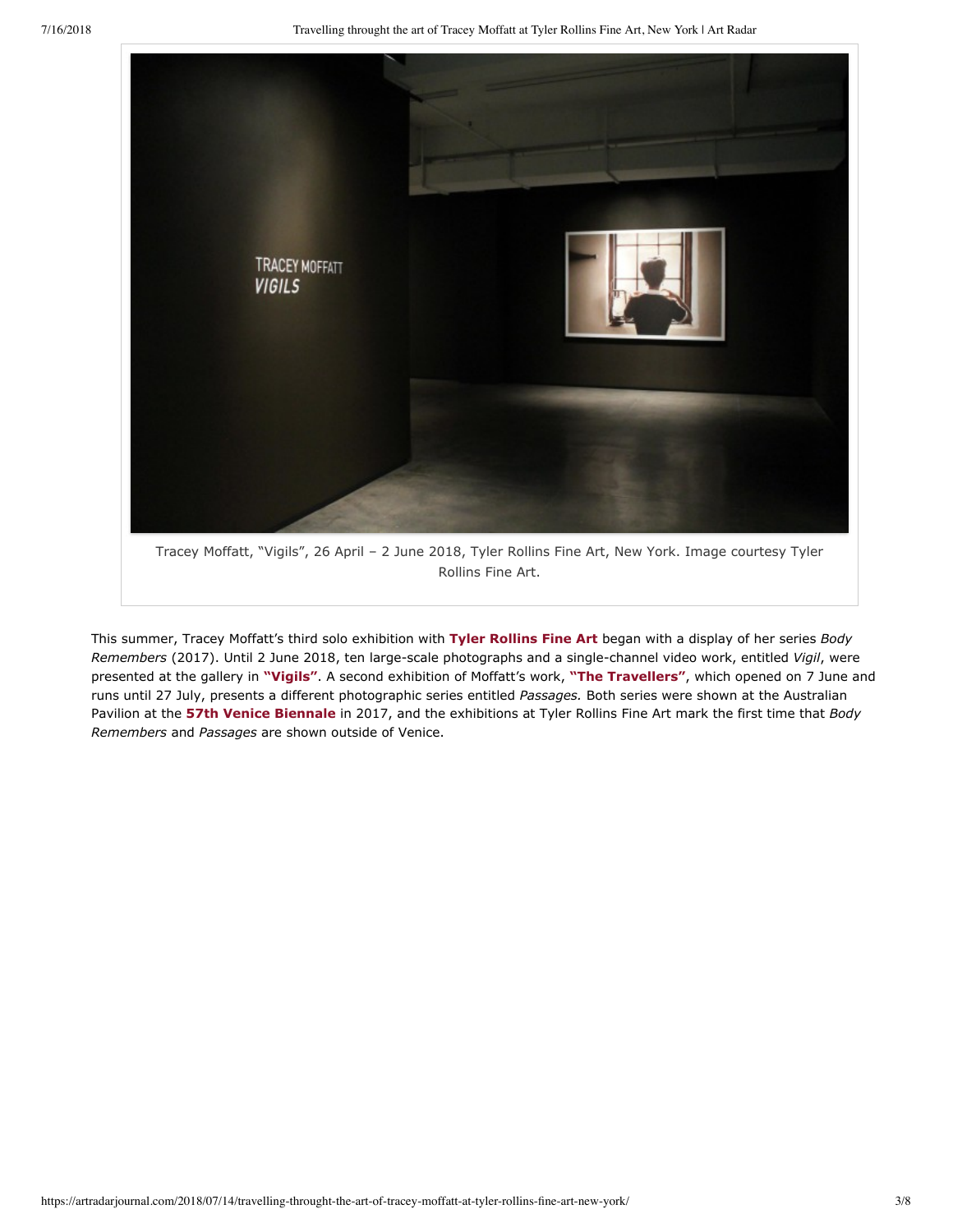

Tracey Moffatt, 'Touch', (from the series "Body Remembers"), 2017, digital print on archival rag paper, 152 x 227 cm (60 x 89 ½ in), edition of 6 + 2AP. Image courtesy the artist and Tyler Rollins Fine Art.

Body Remembers calls to mind a game of dress-up: Moffatt, dressed in an old-fashioned uniform, comes face-to-face with a crumbling house set in a desert landscape. The series sees Moffatt's character exploring various rooms of the house – ostensibly, as Moffatt explains to the gallery, "The maid returns to the house where she once worked, a place of memory and of where she felt a sense of security and perhaps a lost love." Moffatt's work obtains a kind of posed, theatrical sheen: her character looks out of windows, hands placed neatly on her lace collar, her hair tightly curled into an updo. In other pictures, Moffatt's character clutches the wall of the ruined house, as if embracing the crumbling surfaces of the building. Behind a patina of copper glossiness, it is as if the viewer is transported to the set of old soap dramas, waiting to see the story unfold. Moffatt has often let her work be influenced by cinematic sensibilities, and *Body Remembers* appears to be no different.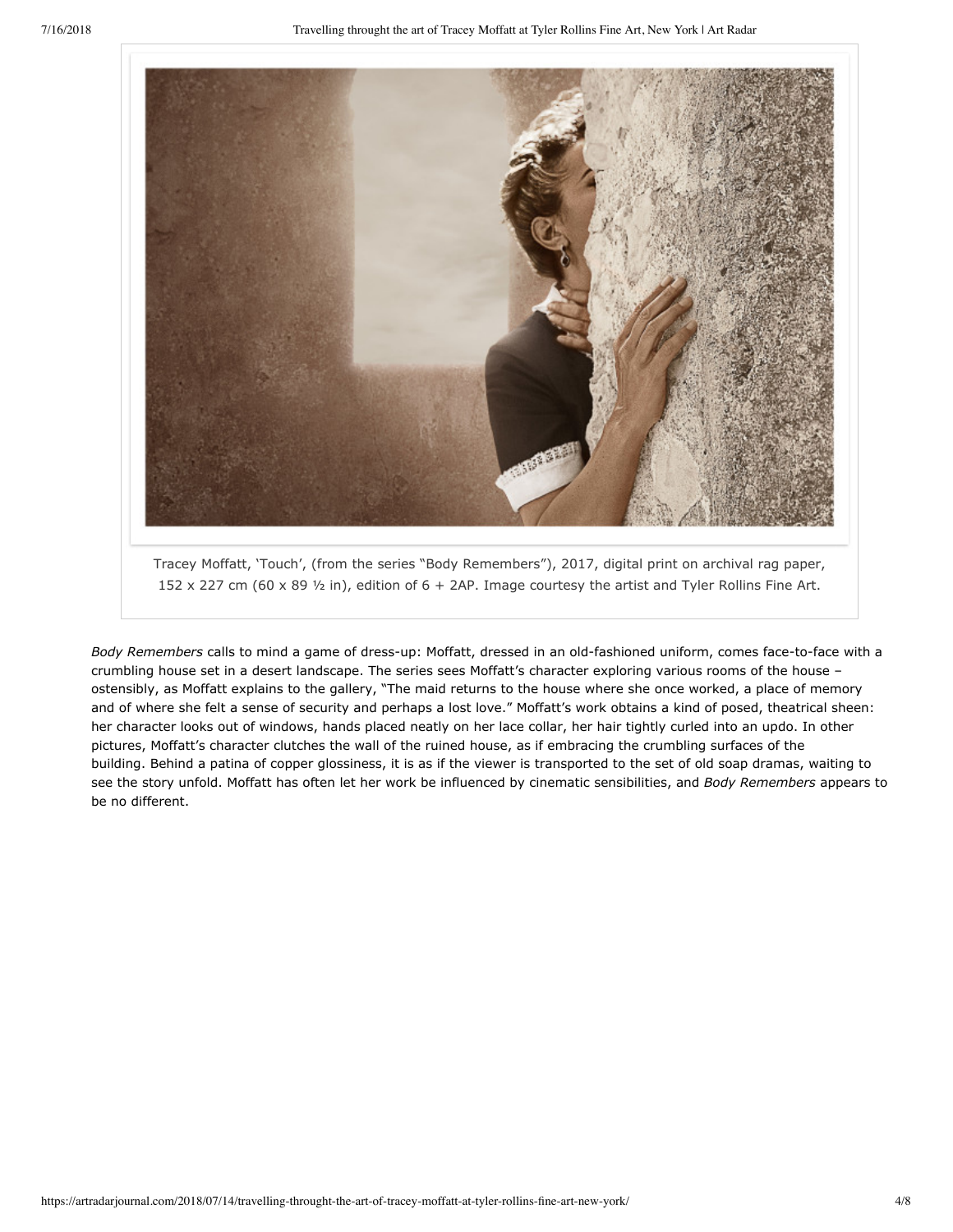

Tracey Moffatt, 'Shadow Dream' (from the series "Body Remembers"), 2017, digital print on archival rag paper, 152 x 227 cm (60 x 89  $\frac{1}{2}$  in), edition of 6 + 2AP. Image courtesy the artist and Tyler Rollins Fine Art.

A more direct, distinct link to cinema can be seen in *Vigil*. Moffatt splices and sews together a montage of film clips and contemporary imagery, interspersing scenes of white movie stars gaping in horror with captured footage of boats packed with darker-skinned immigrants. A cheeky poke at the horrified reactions that the global migration crisis has sparked in certain demographic groups, the work was partly inspired by an incident that occurred in 2010, where a boat of asylum seekers sank off the coast of Christmas Island, an Australian territory. Co-opting a certain "meme" aesthetic, the work offers Moffatt's view on the inherent racism embedded within the reactions towards the current immigrant crisis.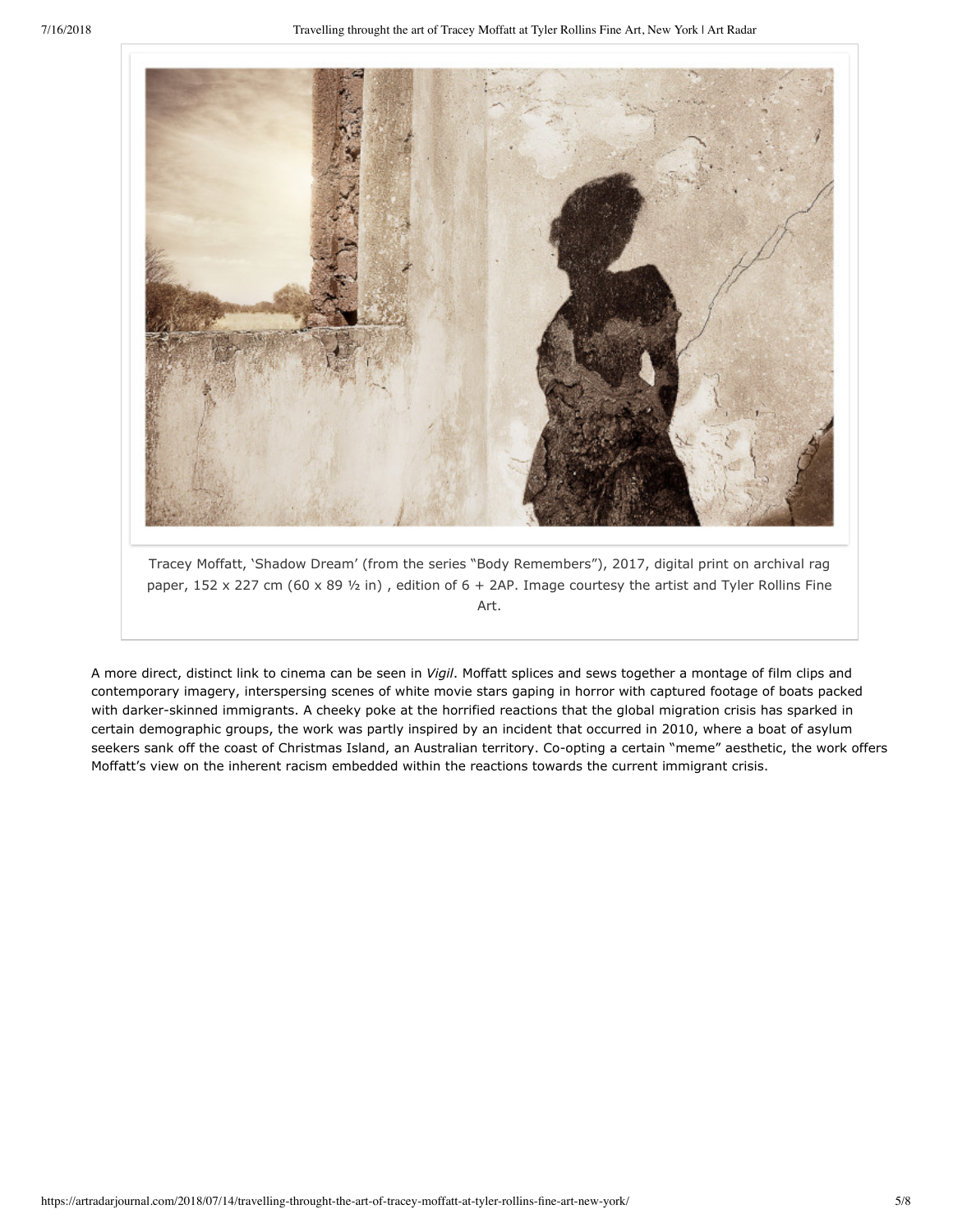

Tracey Moffatt, "Vigils", 26 April – 2 June 2018, Tyler Rollins Fine Art, New York. Image courtesy Tyler Rollins Fine Art.



Tracey Moffatt, 'The Arches' (from the series "Passage"), 2017, digital C-print on gloss paper, 102 x 153 cm (40  $\frac{1}{4}$  x 60  $\frac{1}{4}$  in), edition of 6 + 2AP. Image courtesy the artist and Tyler Rollins Fine Art.